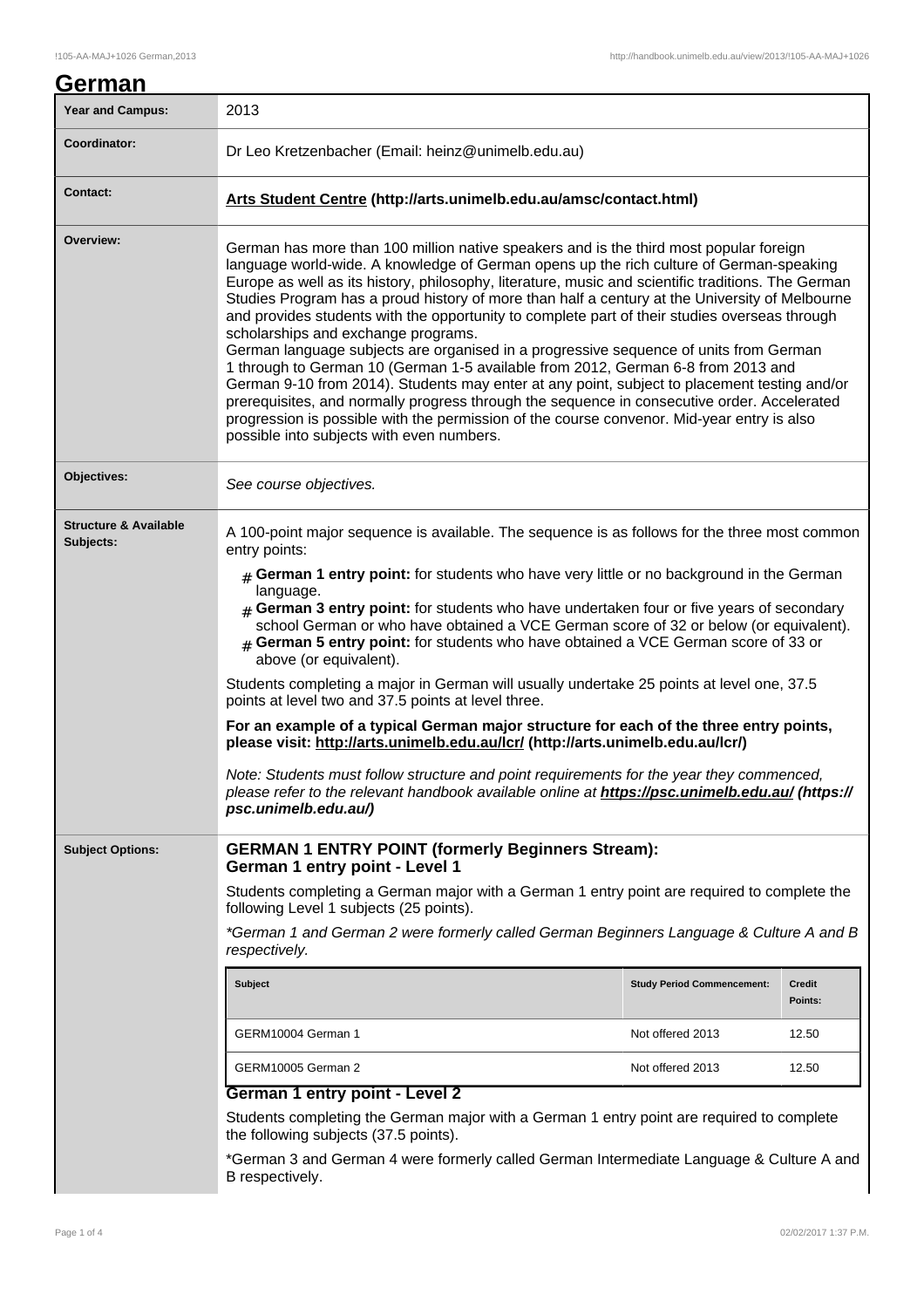| <b>Subject</b>                             | <b>Study Period Commencement:</b> | <b>Credit</b><br>Points: |
|--------------------------------------------|-----------------------------------|--------------------------|
| GERM20004 German 3                         | Semester 1                        | 12.50                    |
| <b>GERM20005 German 4</b>                  | Not offered 2013                  | 12.50                    |
| <b>GERM20006 German Cultural Studies A</b> | Not offered 2013                  | 12.50                    |

# **German 1 entry point - Level 3**

Students completing the German major with a German 1 entry point are required to complete the following Level 3 subjects (37.5 points).

\*German 5 and German 6 were formerly called German Post-Intermediate 3A and 3B respectively.

| <b>Subject</b>                             | <b>Study Period Commencement:</b> | <b>Credit</b><br>Points: |
|--------------------------------------------|-----------------------------------|--------------------------|
| GERM30005 German 5                         | Not offered 2013                  | 12.50                    |
| GERM30006 German 6                         | Not offered 2013                  | 12.50                    |
| <b>GERM30001 German Cultural Studies B</b> | Not offered 2013                  | 12.50                    |

# **GERMAN 3 ENTRY POINT (formerly Intermediate Stream): German 3 entry point - Level 1**

Students completing the German major with a German 3 entry point are required to complete the following Level 1 subjects (25 points).

\*German 3 and German 4 were formerly called German Intermediate Language & Culture A and B respectively.

| <b>Subject</b>     | <b>Study Period Commencement:</b> |       |
|--------------------|-----------------------------------|-------|
| GERM10001 German 3 | Not offered 2013                  | 12.50 |
| GERM10002 German 4 | Not offered 2013                  | 12.50 |

### **German 3 entry point - Level 2**

Students completing the German major with a German 3 entry point are required to complete the following Level 2 subjects (37.5 points).

| <b>Subject</b>                             | <b>Study Period Commencement:</b> | <b>Credit</b><br>Points: |
|--------------------------------------------|-----------------------------------|--------------------------|
| GERM20007 German 5                         | Not offered 2013                  | 12.50                    |
| GERM20008 German 6                         | Not offered 2013                  | 12.50                    |
| <b>GERM20003 German Cultural Studies B</b> | Not offered 2013                  | 12.50                    |

# **German 3 entry point - Level 3**

Students completing the German major with a German 3 entry point are required to complete the following Level 3 subjects (25 points) and one Level 3 elective (12.5 points).

\*German Language and Culture 3A and 3B will be replaced by German 7 and German 8 respectively in 2014.

| <b>Study Period Commencement:</b> | <b>Credit</b><br>Points:                               |
|-----------------------------------|--------------------------------------------------------|
| Not offered 2013                  | 12.50                                                  |
| Not offered 2013                  | 12.50                                                  |
|                                   | CEDMAN E ENTRY DOINT <i>(formarly Doof VCE Ctroom)</i> |

**GERMAN 5 ENTRY POINT (formerly Post-VCE Stream): German 5 entry point - Level 1**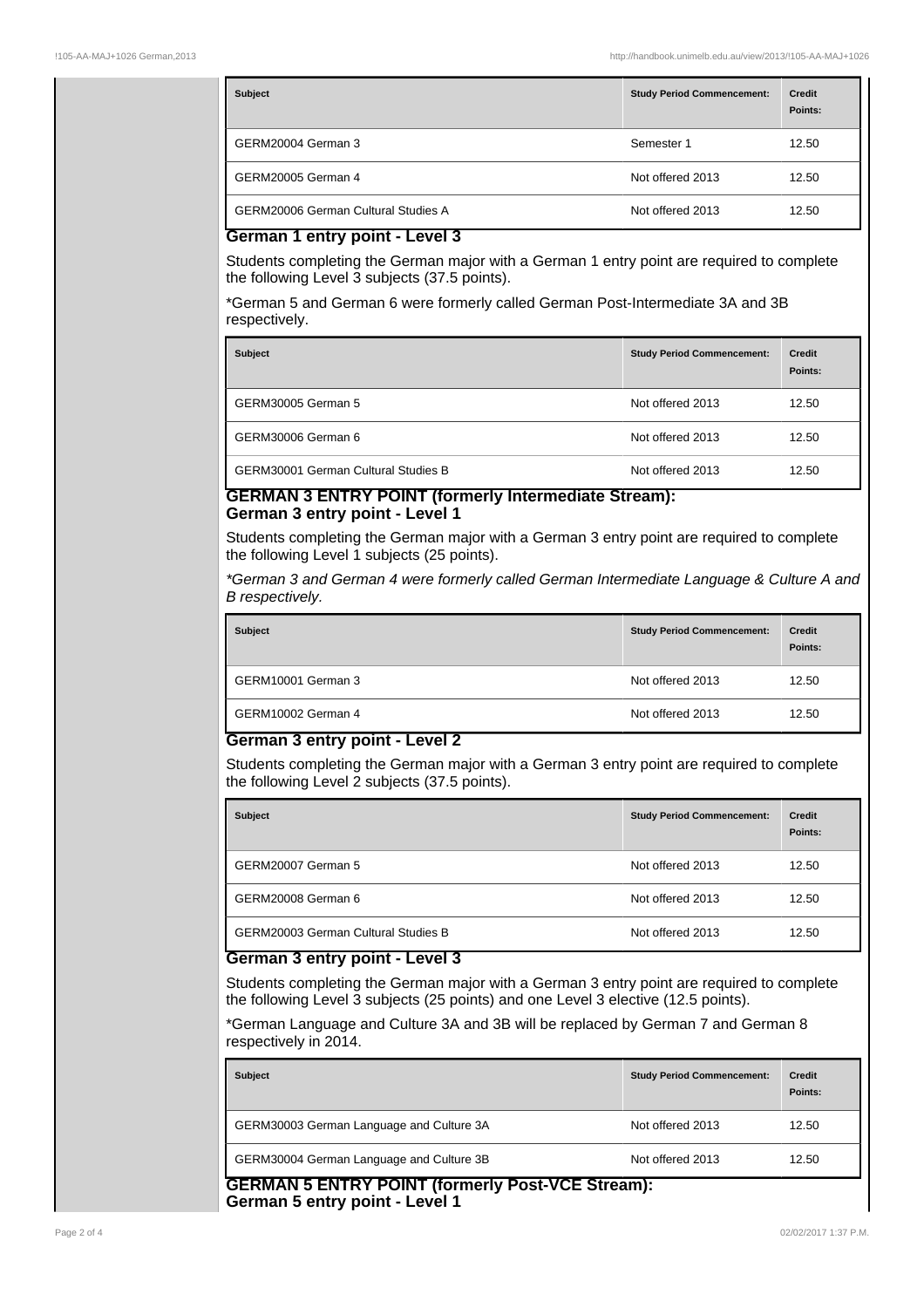Students completing the German major with a German 5 entry point are required to complete the following Level 1 subjects (25 points).

\*German 5 and German 6 were formerly called German Language & Culture 1A and 1B respectively.

| <b>Subject</b>                 | <b>Study Period Commencement:</b> | <b>Credit</b><br>Points: |
|--------------------------------|-----------------------------------|--------------------------|
| GERM10006 German 5             | Not offered 2013                  | 12.50                    |
| GERM10007 German 6<br>-<br>. . | Not offered 2013                  | 12.50                    |

#### **German 5 entry point - Level 2**

Students completing the German major with a German 5 entry point are required to complete the following Level 2 subjects (37.5 points).

\*German 7 and German 8 were formerly called German Language and Culture 2A and 2B respectively.

| <b>Subject</b>                             | <b>Study Period Commencement:</b> | <b>Credit</b><br>Points: |
|--------------------------------------------|-----------------------------------|--------------------------|
| GERM20001 German 7                         | Not offered 2013                  | 12.50                    |
| GERM20002 German 8                         | Not offered 2013                  | 12.50                    |
| <b>GERM20003 German Cultural Studies B</b> | Not offered 2013                  | 12.50                    |

### **German 5 entry point - Level 3**

Students completing the German major with a German 5 entry point are required to complete the following Level 3 subject and two Level 3 electives (37.5 points).

\*German Language and Culture 3A will be replaced by German 9 in 2014.

| <b>Subject</b>                           | <b>Study Period Commencement:</b> | <b>Credit</b><br>Points: |
|------------------------------------------|-----------------------------------|--------------------------|
| GERM30003 German Language and Culture 3A | Not offered 2013                  | 12.50                    |

# **GERMAN 7 ENTRY POINT (new in 2013): German 7 entry point - Level 1**

Students completing the German major with a German 7 entry point are required to complete the following Level 1 subjects (25 points).

| <b>Subject</b>     | <b>Study Period Commencement:</b> | <b>Credit</b><br>Points: |
|--------------------|-----------------------------------|--------------------------|
| GERM10008 German 7 | Not offered 2013                  | 12.50                    |
| GERM10009 German 8 | Not offered 2013                  | 12.50                    |

### **German 7 entry point - Level 2 (available from 2014)**

Students completing the German major with a German 7 entry point are required to complete the following Level 2 subjects (37.5 points).

- $#$  German 9
- $#$  German 10
- # German Cultural Studies B

# **German 7 entry point - Level 3 (available from 2014)**

Students completing the German major with a German 7 entry point are required to complete the following Level 3 subjects (37.5 points).

- # German Cultural Studies C
- $#$  Screening Europe: Image and Identity
- # Memory & Memoirs of 20th Century Europe

**German Electives - Level 3**